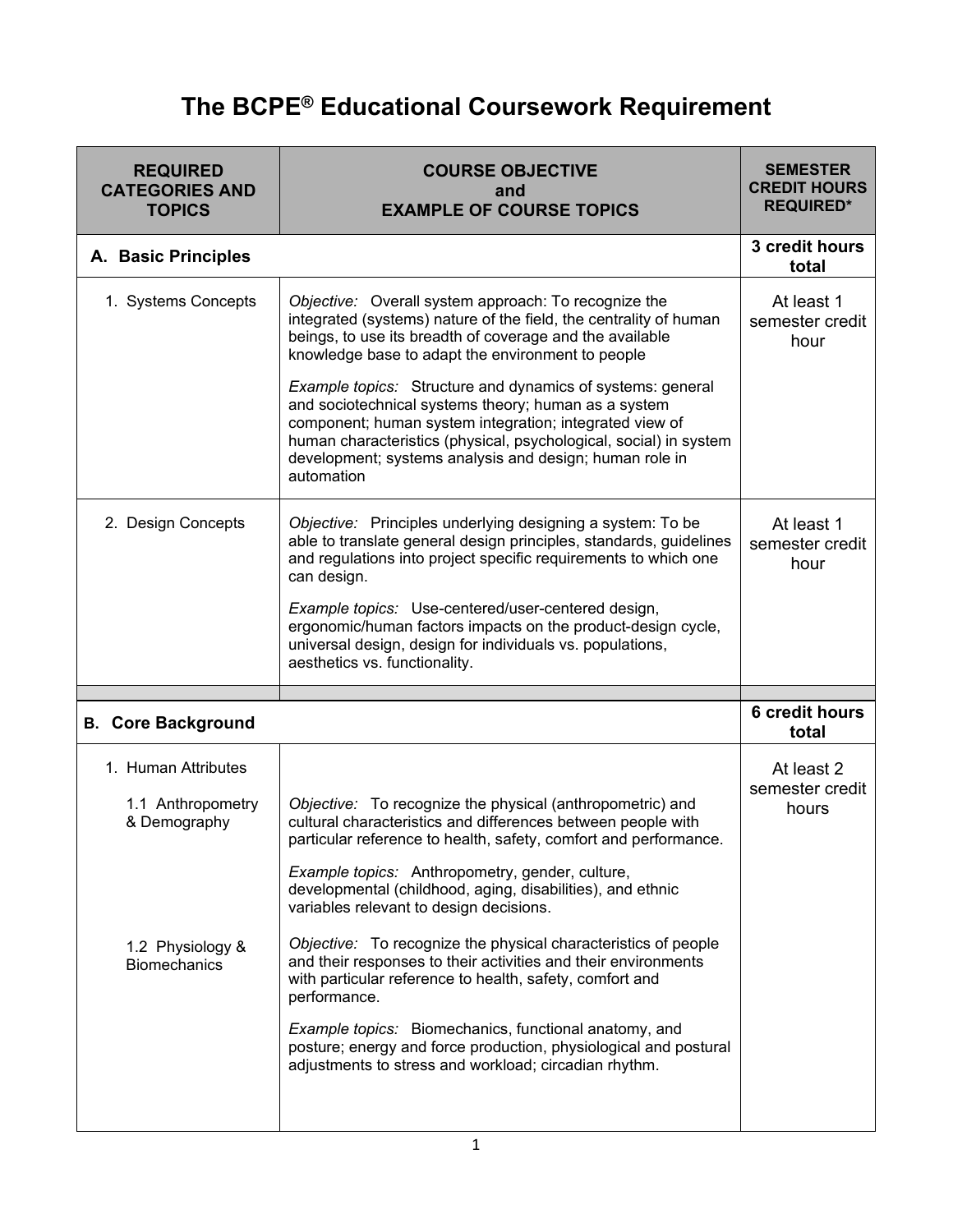| 1.3 Psychology                                   | Objective: To recognize behavioral characteristics and<br>responses, and to understand how these affect human behavior<br>(including health, performance, and quality of life), and attitudes.                                                                                                                                                                                       |                                        |
|--------------------------------------------------|--------------------------------------------------------------------------------------------------------------------------------------------------------------------------------------------------------------------------------------------------------------------------------------------------------------------------------------------------------------------------------------|----------------------------------------|
|                                                  | <b>Example topics:</b> Psychophysics, perceptual and cognitive<br>aspects of information processing, perception-action analysis<br>(motor skills and learning, proprioception, SR compatibility),<br>human performance/error analysis, vigilance, situation<br>awareness, macrocognition, decision making (formal and<br>naturalistic), impact of motivation, and human development. |                                        |
| 2. Environmental<br>Context                      |                                                                                                                                                                                                                                                                                                                                                                                      | At least 2<br>semester credit          |
| 2.1 Physical<br>Environment                      | Objective: To understand the human responses to attributes of<br>the physical environment.                                                                                                                                                                                                                                                                                           | hours                                  |
|                                                  | Example topics: Climatic environments, perceptual<br>environments including: visual, acoustic, tactile, proprioceptive,<br>motion sensing, vibration and habitability                                                                                                                                                                                                                |                                        |
| 2.2 Social<br>Environment                        | Objective: To recognize the impact of social dimensions on the<br>system to achieve a good quality of life and performance.                                                                                                                                                                                                                                                          |                                        |
|                                                  | Example topics: Psychosocial factors, motivation and attitudes<br>formed through group cultures and how these impact individual<br>performances; individual and group contributory performances,<br>distributed cognition.                                                                                                                                                           |                                        |
| 2.3 Organizational<br>Environment                | Objective: To recognize the impact of organizational culture and<br>related structure, practices, policies and procedures on the<br>system to achieve a good quality of work-life and performance.                                                                                                                                                                                   |                                        |
|                                                  | Example topics: The overall impact of social-technical systems<br>on performance outcomes; macroergonomics.                                                                                                                                                                                                                                                                          |                                        |
|                                                  |                                                                                                                                                                                                                                                                                                                                                                                      | <b>6 credit hours</b>                  |
|                                                  | Core Methodology: Analysis & Design of Processes & Products                                                                                                                                                                                                                                                                                                                          | total                                  |
| 1. Statistics and<br>Design of<br>Investigations | Objective: To understand, select and use the appropriate<br>methods for investigating ergonomics and human factors issues,<br>and present data to assess future design solutions. To measure,<br>collect, aggregate, manipulate and assess data in a reliable and<br>valid manner.                                                                                                   | At least 2<br>semester credit<br>hours |
|                                                  | Example topics (Statistical and Research Methods): Descriptive<br>and inferential statistics; correlation and regression analysis<br>techniques, estimation and sampling; experimental design<br>including field methodologies; non-parametric statistics, and use<br>of confidence intervals.                                                                                       |                                        |
|                                                  | Example topics (Measurement): Reliability and validity (internal<br>and external), physical instrumentation, and psychological<br>measures (questionnaires, interviews, surveys, psychophysical<br>and psychophysiological methods). Epidemiology basics                                                                                                                             |                                        |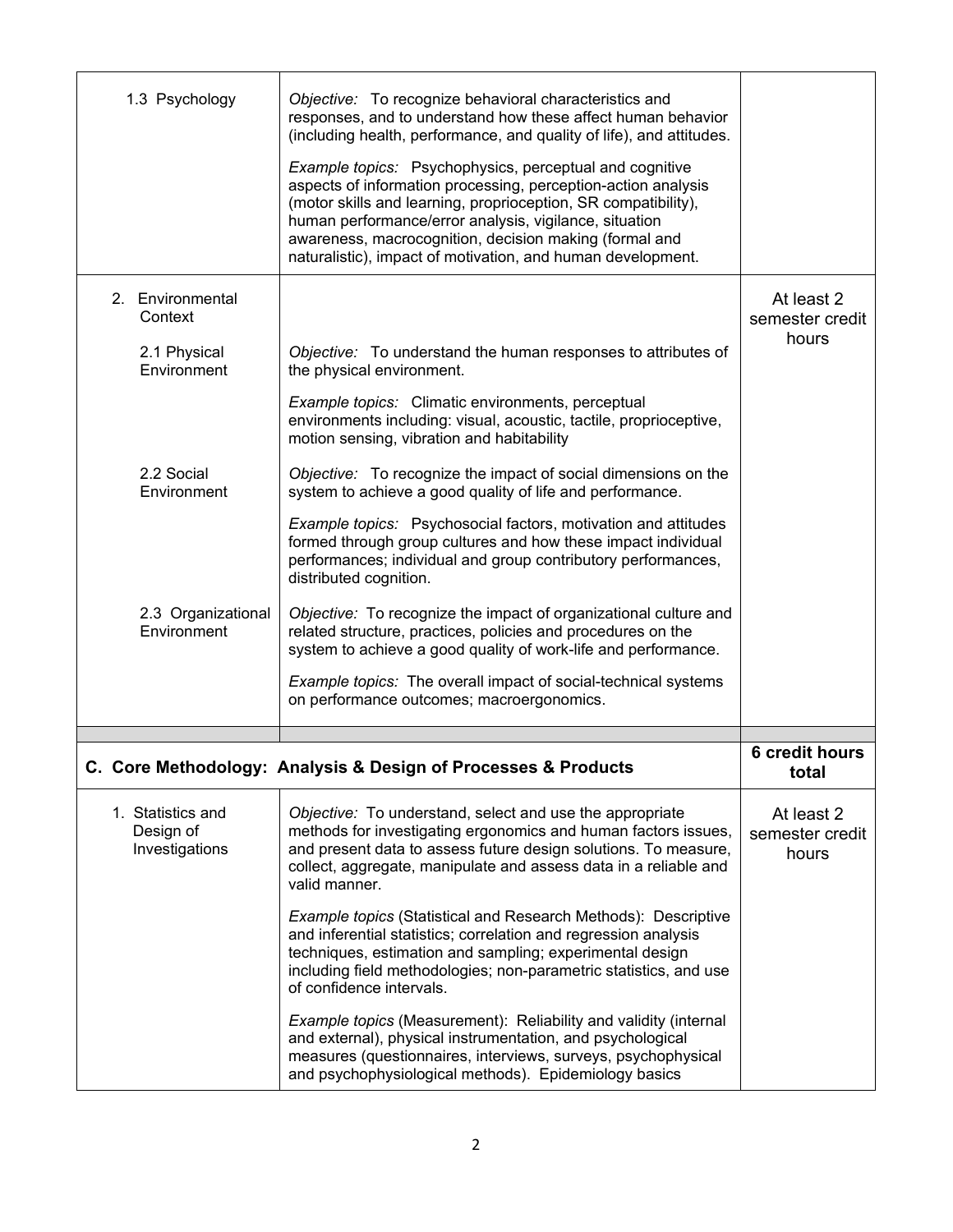| 2. Basic Process<br>Analysis | Objective: To understand the major methods and procedures<br>used in investigations of user activities and work processes<br>(physical and cognitive) and to know when to use them and how<br>to interpret results.<br>Example topics: Cognitive work analysis, functional analysis,<br>task analysis, simulations, physical and cognitive model<br>development, activity and performance analysis; subjective<br>methods, including questionnaires, surveys, and heuristic<br>analysis; epidemiological approaches; sampling techniques; and<br>appropriate use of ergonomic and usability guidelines,<br>regulations, and standards. |                                                                         |
|------------------------------|----------------------------------------------------------------------------------------------------------------------------------------------------------------------------------------------------------------------------------------------------------------------------------------------------------------------------------------------------------------------------------------------------------------------------------------------------------------------------------------------------------------------------------------------------------------------------------------------------------------------------------------|-------------------------------------------------------------------------|
| 3. Design Methods            | Objective: To understand the techniques and procedures used<br>in the design process and how ergonomic/human factors input<br>to the process can be most effectively achieved.<br>Example topics: Product design cycles, design standards and<br>specifications, design for manufacturing and maintainability,<br>user-centered design, iterative design, prototyping and<br>participative design.                                                                                                                                                                                                                                     | At least 3<br>semester credit<br>hours:<br>across 2 of<br>C.2-C.4 areas |
| 4. Basic Usability           | Objective: To understand the basic methods and procedures<br>used to assess and analyze usability of products, systems, and<br>processes.<br>Example topics: Heuristic analysis, usability engineering,<br>usability testing, universal design, user experience assessment<br>and accessibility assessment.                                                                                                                                                                                                                                                                                                                            |                                                                         |
|                              |                                                                                                                                                                                                                                                                                                                                                                                                                                                                                                                                                                                                                                        |                                                                         |
|                              | D. Application of Analysis, Design, Validation & implementation Methods                                                                                                                                                                                                                                                                                                                                                                                                                                                                                                                                                                | 8 credit hours<br>total                                                 |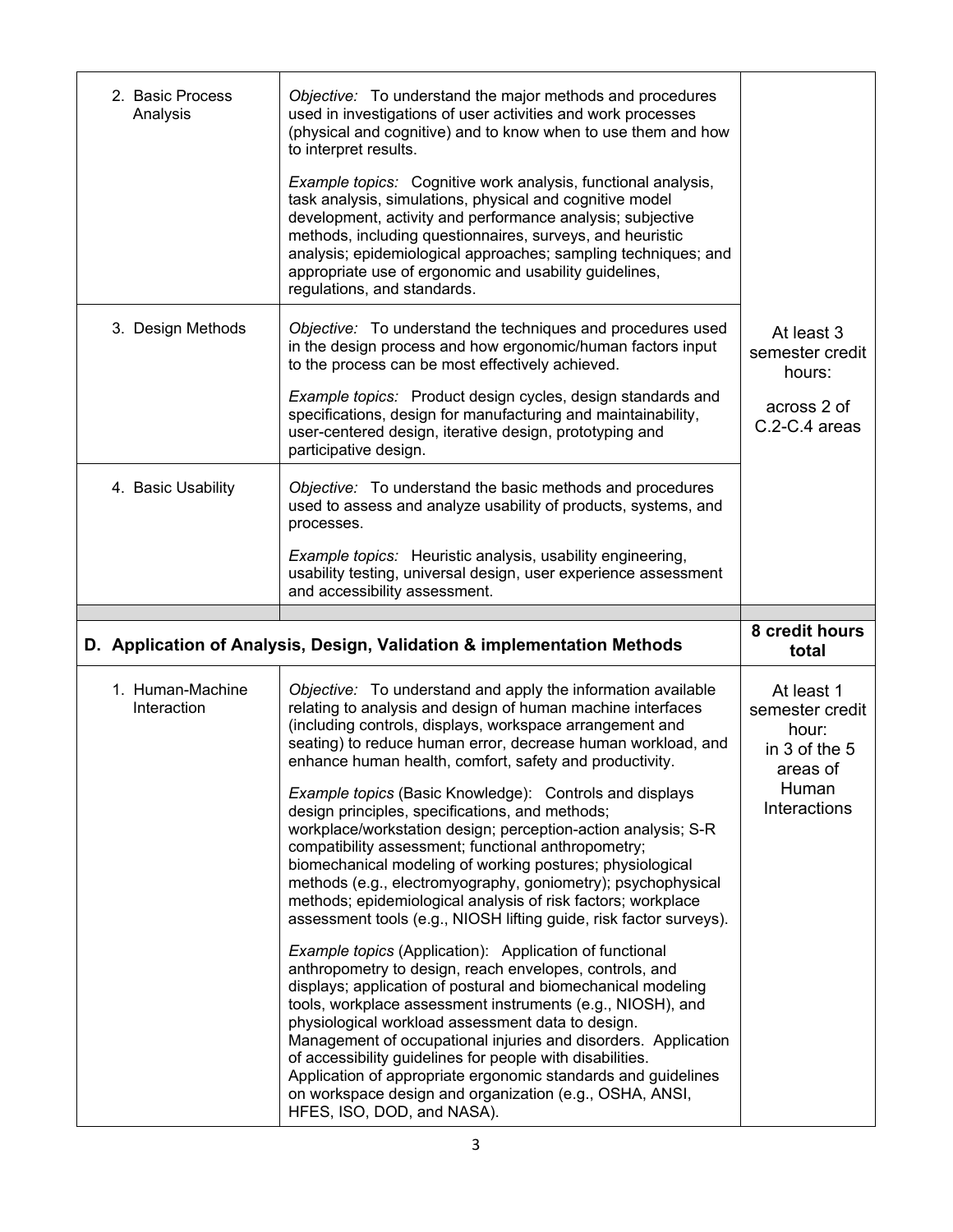| 2. Human-<br>Environment<br>Interaction | Objective: To understand the information available and<br>methods to analyze and design human-environment interfaces<br>(including illumination and glare, heat, cold, noise, vibration, and<br>air quality) to reduce human error, decrease human workload,<br>and enhance human health, safety, comfort and productivity.<br>Example topics (Basic Knowledge): Lighting and glare<br>measurement, measurement of noise with respect to impacts on<br>hearing loss, communication, and annoyance; assessment of<br>temperature with respect to impacts on human physiological and<br>psychological function; assessment of vibration with respect to<br>impacts on human physiological and psychological function;<br>techniques (metabolic, physiological, psychophysical) for<br>assessment of physical and mental fatigue related to<br>environmental stressors and shift work.<br>Example topics (Application): Application of appropriate<br>standards and guidelines relating to task-appropriate<br>illumination and avoidance of glare (e.g., IIE, CIE, ANSI and<br>DOD); hazardous levels of environmental noise as well as levels<br>of noise, which interfere with communication (e.g., OSHA, EPA,<br>ANSI, ISO and DOD); avoidance of heat and cold stress (e.g.,<br>ASHAE, OSHA, and NIOSH); avoidance of stress related to<br>vibration (e.g., ISO). | At least 1<br>semester credit<br>hour:<br>in 3 of the 5<br>areas of<br>Human<br>Interactions |
|-----------------------------------------|---------------------------------------------------------------------------------------------------------------------------------------------------------------------------------------------------------------------------------------------------------------------------------------------------------------------------------------------------------------------------------------------------------------------------------------------------------------------------------------------------------------------------------------------------------------------------------------------------------------------------------------------------------------------------------------------------------------------------------------------------------------------------------------------------------------------------------------------------------------------------------------------------------------------------------------------------------------------------------------------------------------------------------------------------------------------------------------------------------------------------------------------------------------------------------------------------------------------------------------------------------------------------------------------------------------------------------------------------------------------|----------------------------------------------------------------------------------------------|
| 3. Human-Software<br>Interaction        | Objective: To understand the information available and<br>methods to analyze and design cognitive components of<br>human-software interfaces to reduce human error, decrease<br>human workload, and enhance human safety, comfort, and<br>productivity.<br>Example topics (Basic Knowledge): Usability engineering tools,<br>mental workload assessment tools, cognitive engineering,<br>cognitive task analysis and design, ecological interface design,<br>situation awareness assessment, user models.<br>Example topics (Application): Application of design principles<br>related to design of user interfaces. Includes display (visual,<br>auditory and tactile) elements; navigation; task flow; situation<br>awareness; mental workload; situated and distributed systems;<br>information overload; design aesthetics; input and output<br>devices.                                                                                                                                                                                                                                                                                                                                                                                                                                                                                                        | At least 1<br>semester credit<br>hour:<br>in 3 of the 5<br>areas of<br>Human<br>Interactions |
| 4. Human-Job<br>Interaction             | Objective: To understand the information available and<br>methods to develop work modules and combine modules into<br>jobs to make them intrinsically motivating, better utilize human<br>capabilities, avoid stress and injury.<br>Example topics (Basic Knowledge): Task analysis; job<br>appraisal; aptitude testing; work methods and human<br>performance measurement (including cost-benefit analysis);<br>work module design; needs assessment for instructional design;<br>team assessment; reliability and error analysis.<br><b>Example topics (Application): Application of design principles</b><br>from literature on job appraisal; aptitude testing; work methods<br>measurement; instructional design; knowledge acquisition; and<br>adult learning.                                                                                                                                                                                                                                                                                                                                                                                                                                                                                                                                                                                                | At least 1<br>semester credit<br>hour:<br>in 3 of the 5<br>areas of<br>Human<br>Interactions |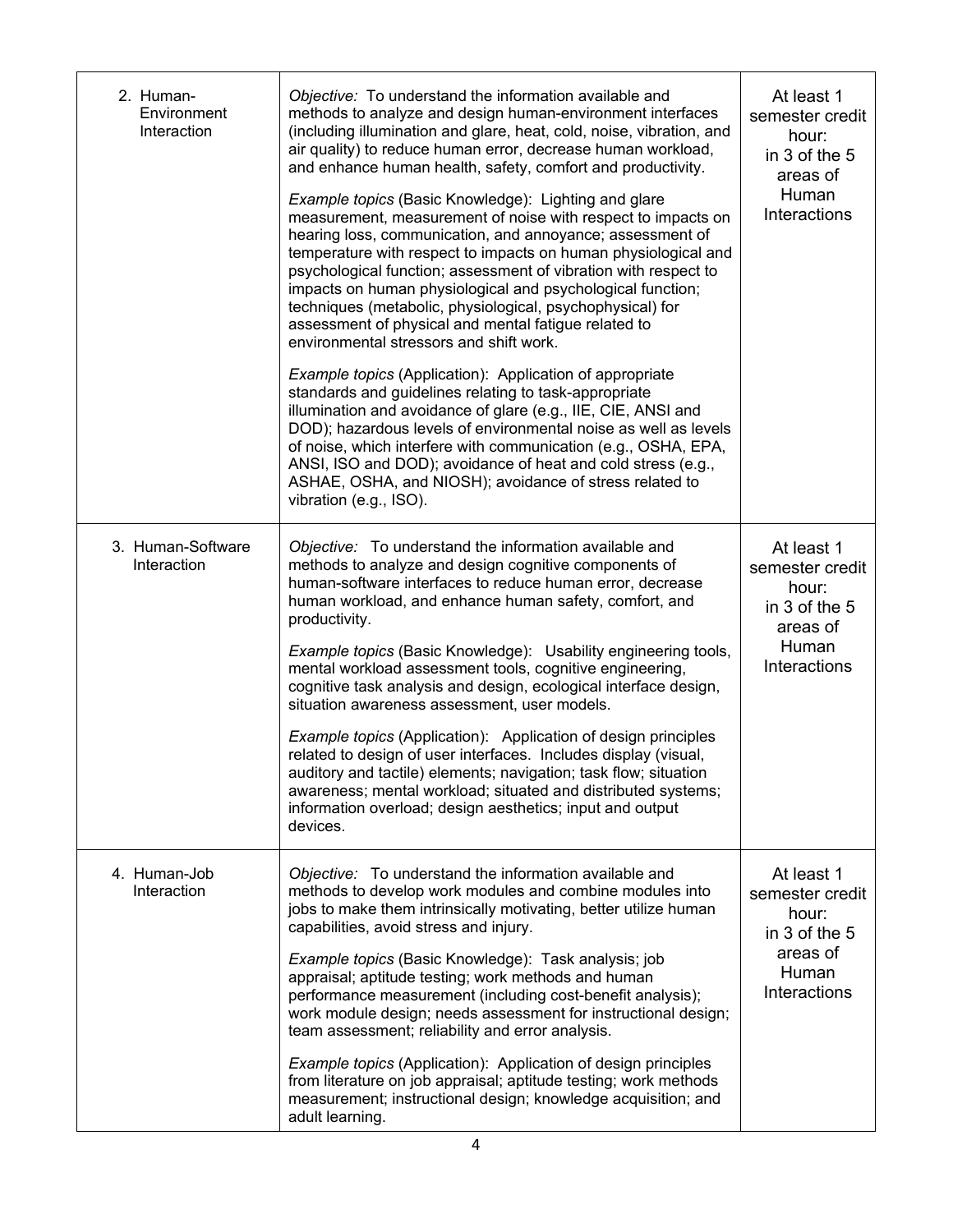| 5. Human-<br>Organization<br>Interaction | Objective: To understand the information derived from and<br>methods used for macroergonomic analysis and design; that is,<br>optimization of the overall structure and related process of the<br>work system.<br><b>Example topics (Basic Knowledge): Sociotechnical systems</b><br>approach to work systems design. Cooperative analysis and<br>design of new work systems; process design and re-<br>engineering; basics and application of work schedules; and<br>introduction of change. Application of macroergonomic analysis<br>and design methods [e.g., Macroergonomic Analysis of<br>Structure (MAS), MacroErgonomic Analysis and Design<br>(MEAD), Computer Integrated Manufacturing, Organization, and<br>People System Design (CIMOP), High Integration of<br>Technology, Organization, and People (HITOP) analysis, TOP-<br>Modeler].<br>Example topics (Application): Application of design principles<br>derived from sociotechnical systems approach to work systems<br>design. Cooperative analysis and design of new work systems;<br>process design and re-engineering; basics and application of<br>work schedules; and introduction of change. Includes focus on<br>training as essential component of redesign rather than add-on.<br>Management of safety and ergonomic programs, including<br>consideration of socio-economic conditions. | At least 1<br>semester credit<br>hour:<br>in 3 of the 5<br>areas of<br>Human<br>Interactions |
|------------------------------------------|---------------------------------------------------------------------------------------------------------------------------------------------------------------------------------------------------------------------------------------------------------------------------------------------------------------------------------------------------------------------------------------------------------------------------------------------------------------------------------------------------------------------------------------------------------------------------------------------------------------------------------------------------------------------------------------------------------------------------------------------------------------------------------------------------------------------------------------------------------------------------------------------------------------------------------------------------------------------------------------------------------------------------------------------------------------------------------------------------------------------------------------------------------------------------------------------------------------------------------------------------------------------------------------------------------------------------------------------------------------------|----------------------------------------------------------------------------------------------|
| <b>E. Professional Issues</b>            |                                                                                                                                                                                                                                                                                                                                                                                                                                                                                                                                                                                                                                                                                                                                                                                                                                                                                                                                                                                                                                                                                                                                                                                                                                                                                                                                                                     | 1 semester<br>credit hour<br>total                                                           |
|                                          | Objective: To understand the impact of ergonomics and human<br>factors on people's lives, the costs and benefits accruing from<br>ergonomics/human factors activities, the social and<br>psychological impact of ergonomics/human factors<br>investigations, and the professional responsibilities and<br>requirements for the ergonomics/human factors practitioner -<br>including professional ethics, and ability to communicate<br>(verbally and in writing) with stakeholders.<br>Example topics: Legislation, economics, return on investment,<br>ethics, marketing, ergonomist's/human factors professional's<br>role in organizations, society, and different interest groups.                                                                                                                                                                                                                                                                                                                                                                                                                                                                                                                                                                                                                                                                              |                                                                                              |

## \***Notes:**

- "Academic Credit Hours Required" are semester credits and preferred to be from undergraduate or graduate courses by accredited<sup>†</sup> institutions. Acceptable academic courses can also be taken at an accredited† academic institution or its affiliate(s) (such as university "extension" or "continuing education"), and involves lectures and some type of student assessment (e.g., an examination or project).
- Acceptable continuing education units (CEUs) include: 1. CEUs that have been historically accepted by universities/colleges as "academic" credits/units; 2. CEUs offered through accredited universities extension/continuing education programs, and 3. CEUs offered by boards and professions related to our field and are approved by IACET (International Association of Continuing Education and Training).

The CEUs assigned to a "short-course" are considered only with provision of official proof of enrollment, course content, contact hours, and assessment mode information. Attending a conference or symposium that offers CEUs for attendance are not considered educational CEUs and will not be counted towards the educational coursework requirement.